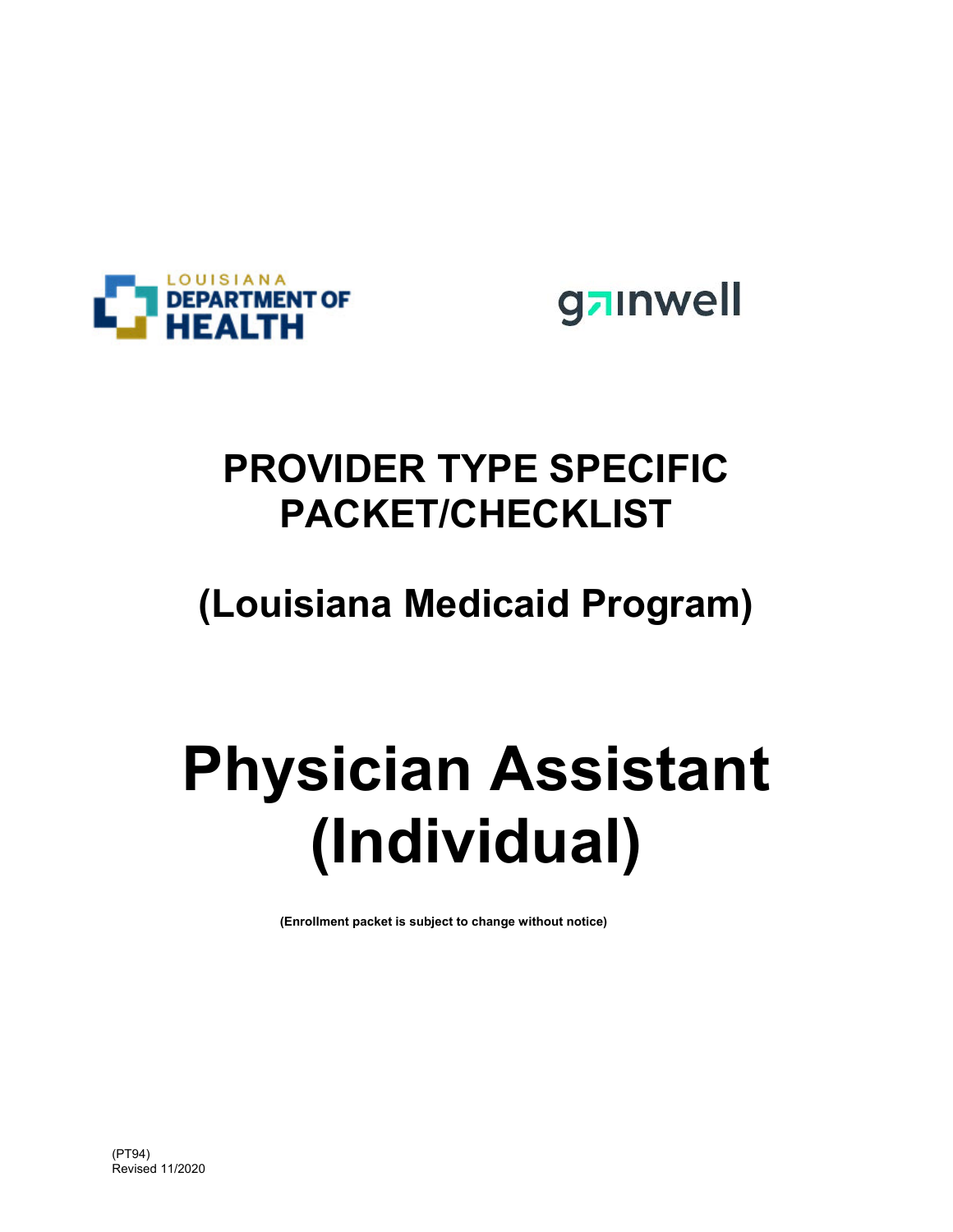## **GENERAL INFORMATION FOR THE INDIVIDUAL PHYSICIAN ASSISTANT PROVIDER TYPE**

Individual Physician Assistants must link to one of the following groups (as long as the group has a Louisiana Medicaid business/entity type Provider Number):

- Doctor of Osteopathic Medicine Group
- Physician Group
- Rural Health Clinics
- Federally Qualified Health Centers

**Linkages of Professional Individuals to Groups** – a professional individual's provider number can be "linked" to a group provider number for purposes of billing as an attending provider for the specified group.

- **Open professional individual providers require only Group Link/Unlink and Working Relationship Form.**
- **New, Inactive, or Closed professional individual providers require an entire enrollment application as well as the Group Link/Unlink and Working Relationship Form.**

The number of groups a professional individual can link to is limited. It is very important that all professional individuals terminating their relationship with a group notify Provider Enrollment. Provider Enrollment can then unlink the professional individual from the specified group, allowing the professional individual to be linked to other groups in the future.

Claims submitted under the group's NPI, with a professional individual's NPI included as the attending provider, will be processed under the group's Remittance Advice.

#### *It is not necessary for the individual's mailing address to be the same as the Group's mailing address for the services to be allocated to the group's Remittance Advice notices.*

If a professional individual is linking to a group as an attending only (not being paid individually by Medicaid), then the EDI Contract, Direct Deposit Form, and voided check are not required.

If you plan to prescribe Buprenorphine and/or Buprenorphine-Naloxone containing products, it will be necessary for you to also submit a copy of your "X" DEA registration. Otherwise prescriptions for these products will not be payable in the Pharmacy program.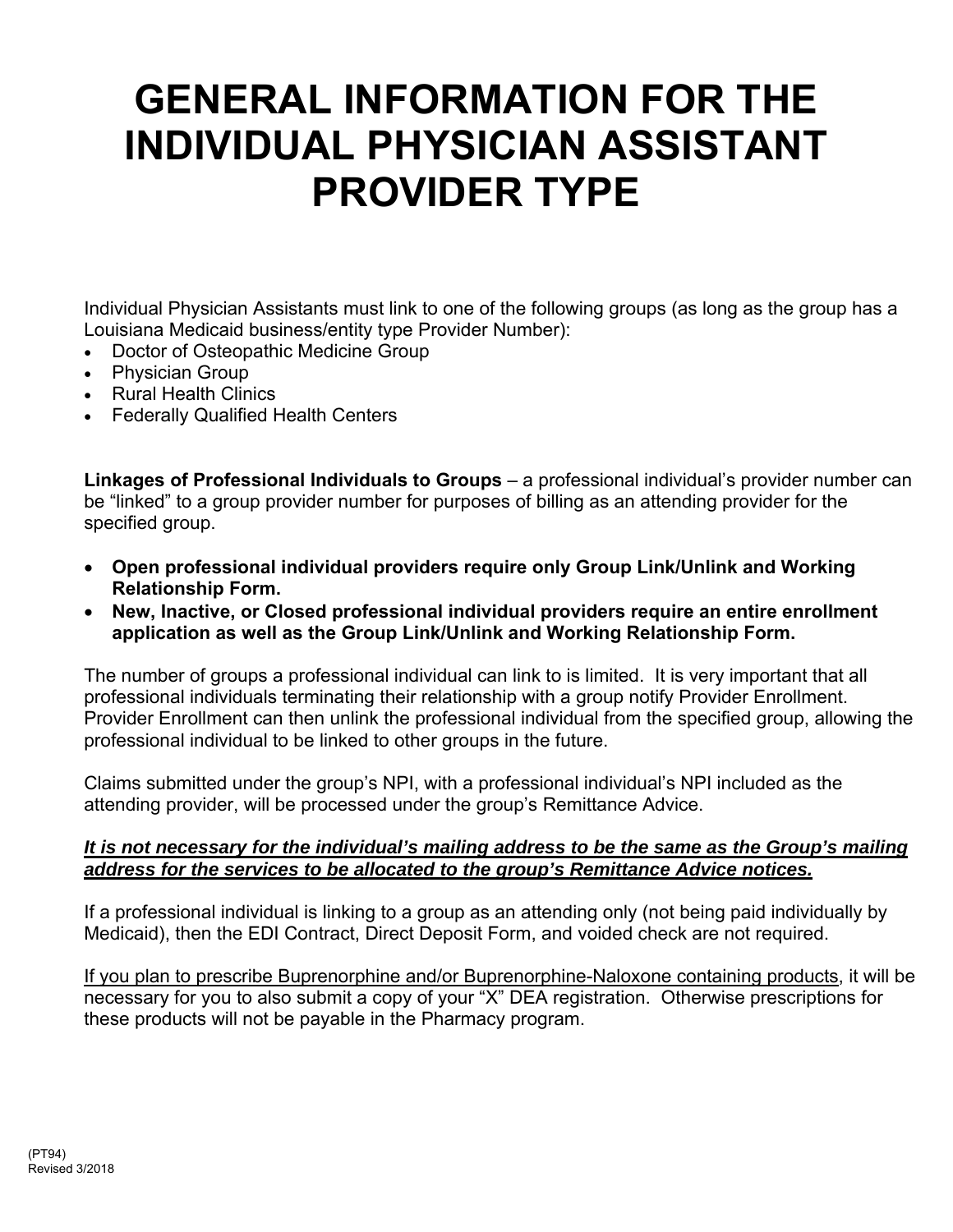#### **Physician Assistant CHECKLIST OF FORMS TO BE SUBMITTED**

The following checklist shows all documents that must be submitted to the Gainwell Provider Enrollment Unit in order to enroll in the Louisiana Medicaid Program as an Individual Physician Assistant provider:

| Completed | <b>Document Name</b>                                                                                                                                                                                                                                                         |  |  |  |  |  |  |  |  |
|-----------|------------------------------------------------------------------------------------------------------------------------------------------------------------------------------------------------------------------------------------------------------------------------------|--|--|--|--|--|--|--|--|
| $\star$   | Completed Individual Louisiana Medicaid PE-50 Provider Enrollment Form.<br>1.                                                                                                                                                                                                |  |  |  |  |  |  |  |  |
| $\star$   | Completed PE-50 Addendum - Provider Agreement Form.<br>2.                                                                                                                                                                                                                    |  |  |  |  |  |  |  |  |
| *         | 3. Louisiana Medicaid Ownership Disclosure Information Forms for Individual. (Only the Disclosure of Ownership<br>portion of this enrollment packet can be done online by choosing Option 1.)                                                                                |  |  |  |  |  |  |  |  |
|           | Copy of a pre-printed document received from the IRS showing both the employer identification number (EIN)<br>4.<br>and the official name as recorded on IRS records (W-9 forms are not accepted).                                                                           |  |  |  |  |  |  |  |  |
|           | 5.<br>Copy of current medical license from governing license board of your profession. If requesting retroactive<br>coverage, a license must be submitted that covers that time period. A temporary permit is only good until the<br>expiration date.                        |  |  |  |  |  |  |  |  |
|           | Verification of prescriptive authority, if applicable, with either a copy of the Certificate of Limited Prescriptive<br>6.<br>Authority or a copy of the Letter of Notice of Limited Prescriptive Authority.                                                                 |  |  |  |  |  |  |  |  |
|           | To prescribe Buprenorphine and/or Buprenorphine-Naloxone containing products, copy of Controlled Substance<br>$7_{\cdot}$<br>Registration Certificate showing the X-DEA number. (Otherwise, prescriptions for these products will not be<br>payable in the Pharmacy program) |  |  |  |  |  |  |  |  |
|           | The following documentation must be made available for review on request: protocols, delegation, supervision,<br>8.<br>education and/or training.                                                                                                                            |  |  |  |  |  |  |  |  |
|           | To report "Specialty" for this provider type on Section A of the PE-50, please use Code 2R (Physician Assistant).<br>9.                                                                                                                                                      |  |  |  |  |  |  |  |  |
| **        | 10. Completed Link/Unlink and Working Relationship Form. Must complete number of working hours per week on<br>this form.                                                                                                                                                     |  |  |  |  |  |  |  |  |

\* These forms are available in the **Basic Enrollment Packet for Individuals**.

\*\* Forms are included here.

*PLEASE USE THIS CHECKLIST TO ENSURE THAT ALL REQUIRED ITEMS ARE SUBMITTED WITH YOUR APPLICATION FOR ENROLLMENT. ATTACHED FORMS MUST BE SUBMITTED AS ORIGINALS WITH ORIGINAL SIGNATURES (NO STAMPED SIGNATURES OR INITIALS)* 

> Please submit all required documentation to: **Gainwell Provider Enrollment Unit PO Box 80159 Baton Rouge, LA 70898-0159**